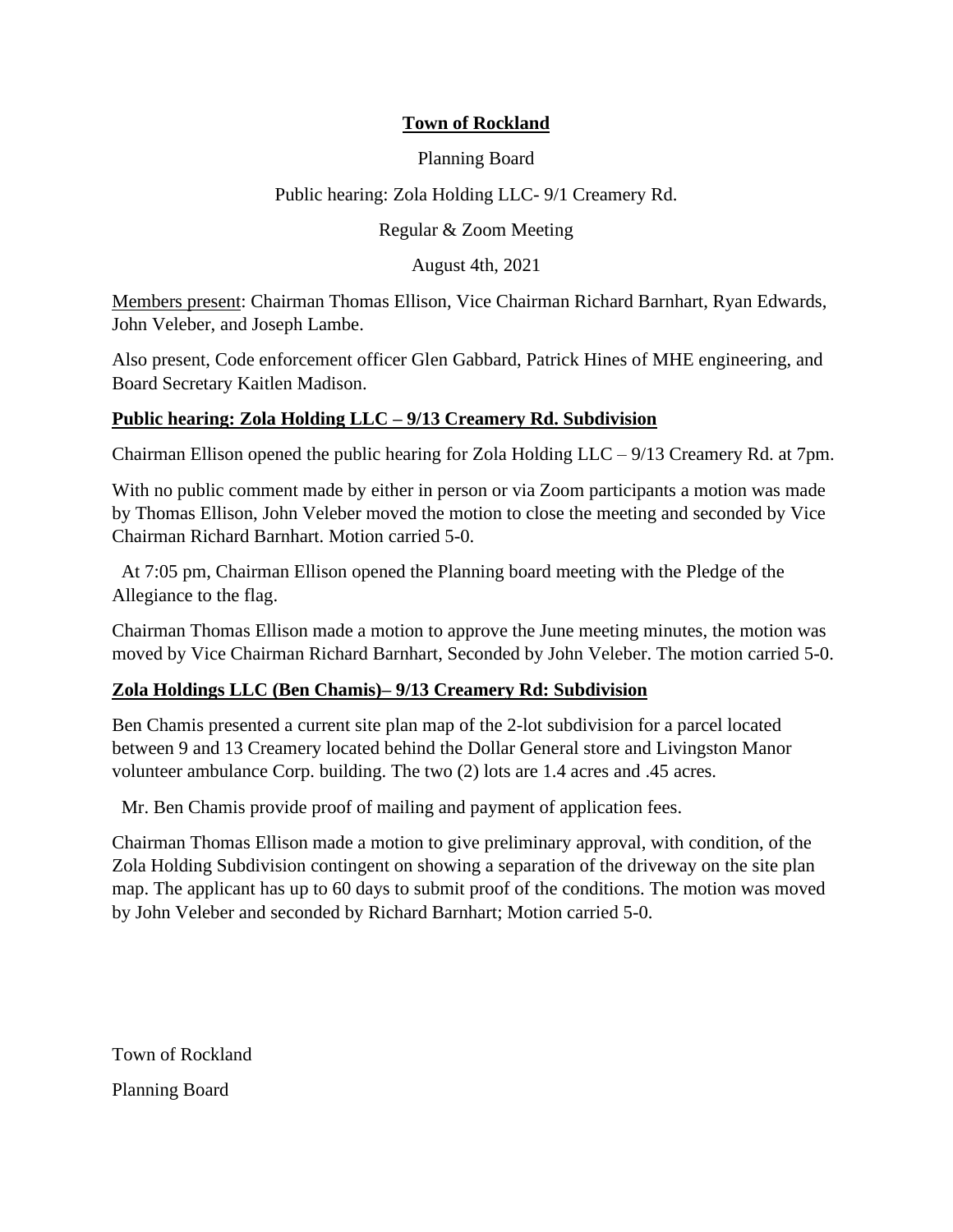August  $4<sup>th</sup>$ , 2021

Page 2

# **Covered Bridge Campgrounds - 68 Conklin Hill Rd.: Special Use permit review**

Kyle Engstrom an Architect of ME Studios (Monroy Engstrom Development group LLC) requested review of the special use permit of the Covered Bridge campgrounds for a prospective buyer. Currently the campgrounds operate on a seasonal basis from April to November, with seventy (70) campsites currently in use for tents, and RV use with hook ups for short term guest. The intent of the review would be to gain pre-Approval to extend to full year-round use. The scope of work described by Mr. Engstrom included additional water line installation below the frost line, installation of additional septic infrastructure if possible but off grid waste solutions will be use in lieu of septic accessibility. In addition to infrastructure work, the proposal of the use of "tiny home" mobile cabins would be an added feature to the campgrounds.

Concerns were raised by Patrick Hines of MHE about the campgrounds being under private use, tent sites being nonconforming due to the proximity to the river, which must comply with the Department of Health. COE Glen Gabbard raised points about the mobile cabins needing to conform to Residential Code of 2020 Appendix "Q", NYS with the regulations of "tiny homes" needing to have safety features, but also must be complying to NYS RV standards in conjunction with his concerns of the Flood plain that the campground is located in. The mobile cabins would need to comply with FEMA / Flood safety and be street legal in the event of a flood emergency.

Current zoning limits campground operations to April 1- November 30. It is not clear if that provision can be waived by the Board or if a variance can be sought from the ZBA.

The Planning board did not have any further answers to advise Mr. Engstrom and would reconvene with him at our September meeting after speaking with our Town Attorney Ken Klien.

## **Skyline Drive Estates: RD-25-1-71.8 – George Fulton – 3 lot Subdivision**

George Fulton of Livingston Manor present a three (3) lot re subdivision on the Skyline Drive estate. Present was the original 1977 field map showing the original site plan, in addition to 1978, 1990 site plan lot improvement and the 1991 tax map shows a previously approved three (3) lot re-subdivision. The single parcel lot being divided consist of Parcels E which is 11.07 acres, Parcel D which is 15.89 acres and Parcel C which is 17.68 acres as shown on the surveyor map.

Mr. Fulton explains the current issues prospective buyers are facing with the private road having been abandoned over the years. A proposal of building a road into the cul-de-sac just into the three parcels, that Parcel C (1) would on it owns own 55ft wide strip of land for road due to an access of easement from original map. Parcel D (2) have its own private road as well as Parcel E

Page 3

Town of Rockland